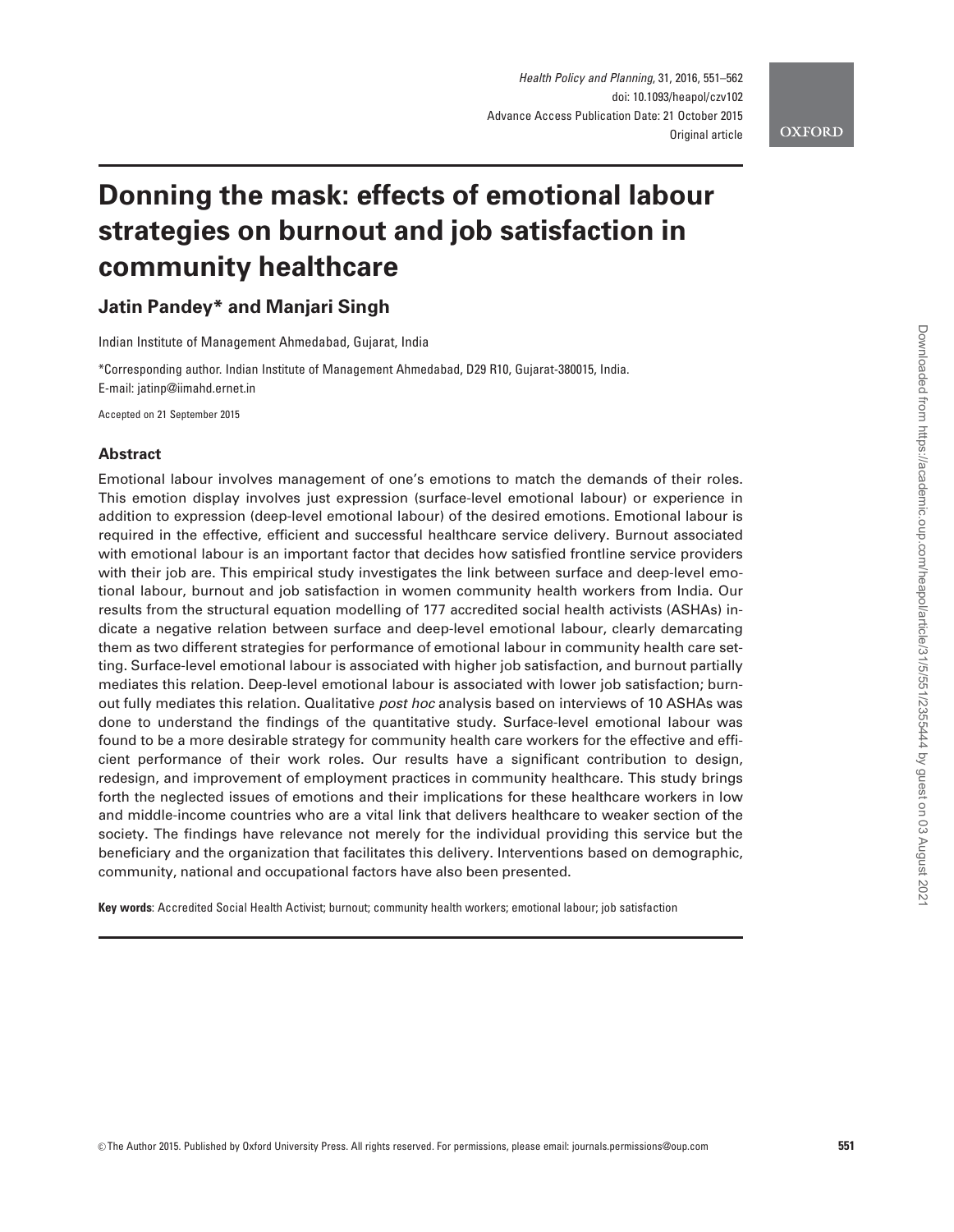## Key Messages

- We have empirically tested our conceptual model in which the conventional understanding of the emotional labour strategies for service roles is challenged in community healthcare sector.
- We have studied the nuances of emotional management for a category of community healthcare workers who are not full-time employees, have received minimal training, and work in close proximity of their residence in a closely knit society.
- We have looked at emotional labour strategies of ASHA workers who are women community health workers, with low educational qualifications, based in rural setting of a developing country.

## Introduction

Community health care enhances the scope of healthcare service from classes to masses. Their presence at grass-roots enables effective, democratic and sustainable delivery of healthcare services to every nook and corner of country (Nambiar *et al.* 2012). The human resource requirement in the health sector in India is influenced by the demand and supply mismatch wherein few healthcare professionals exist to supply healthcare services to a 1.2 billion people (Hazarika 2013). Accredited Social Health Activists (ASHAs) are community health workers instituted as part of the National Rural Health Mission of government of India to bridge this gap of health care service deficit especially in rural setting (Paul *et al.* 2011; Reddy *et al.* 2011) where nurses and doctors are in scarcity. By December 2014, there were ~904 195 ASHAs ('ASHA Status of Selection and Training' 2015). The satisfaction of these workers plays a significant role in deciding the continuity, effectiveness and efficiency of these programmes. Out of the several factors that influence the satisfaction of community healthcare workers (Curtis and Glacken 2014), emotional demands are usually neglected in lowand middle-income countries (LMICs). We try to fill this lacuna by taking into account the bi-dimensional construct of surface and deep-level emotional labour and its impact on job satisfaction through burnout for ASHAs. Our study is also interesting because it indicates that theoretical underpinnings linking these variables for community healthcare workers might be different from the ones for workers in other settings (Hochschild 1983; Mann 2005).

#### ASHAs for community healthcare

Community healthcare in India is the need of the hour and ASHAs have been instituted to serve the purpose of providing healthcare to the rural population (Pandey and Singh 2015). It has the added benefit of providing employment to rural women. ASHAs are married/ widowed/ divorced women, preferably in the age group of 25–45 years, who are residents of the village they serve. Their educational qualification is preferred to be at least high school certification. However, this criterion is relaxed in case of non-availability of women having this qualification. They are mainly required to motivate pregnant women to utilize hospital facilities. Other expectations from them involve aiding in child immunization, using first aid to treat basic illness and injury, demographic record keeping, village sanitation improvement, etc. An important aspect, which is not explicitly stated is the emotional investment needed in such jobs. This study addresses the issue of the psychological well-being of community healthcare workers in general and women community health workers in particular due to the performance of emotional labour as part of their job roles.

#### Emotional labour and its strategies

Jobs rich in 'people work' are researched to be emotionally taxing in the form of emotional labour (Maslach and Jackson 1984).

Emotional labour is the 'process of regulating both feelings and expressions for the organizational goals' (Grandey 2003, p. 97).

## Emotional labour in healthcare

Emotional labour in healthcare has been a topic of interest to many scholars; however, its existence though informally acknowledged is not explicitly taken into account when designing and evaluating healthcare jobs specifically in community healthcare in LMIC countries. For example, in the context of nursing (emergency, community health, community mental health and maternity) it has been seen as an 'under-appreciated aspect of caring work' (Henderson 2001, p. 130) and involving a tussle of 'being ordered to care in a society that refuses to value caring' (Reverby 1987, p. 5). Emotional labour has also been seen as work predominantly done by females, and traditionally male-dominated professions have not accepted this wholeheartedly (Smith and Gray 2000). Nurses have been studied as emotional jugglers who change faces as per emotional requirement (Bolton 2001).

#### Surface and deep-level emotional labour

Emotional labour is expressed through two strategies of surface and deep-level (Brotheridge and Lee 2003). Surface-level involves 'putting on a mask' to show or fake emotions rather than feeling them (Grandey 2003, p. 32) and deep-level is done wherein service providers endeavour to alter their felt emotions genuinely to match the ones desired by organization (Hochschild 1983). In surface-level the effort is to manage the visible or surface aspects of emotions mainly expressions, voice tone etc. and in essence employee's inner feelings are not changed (Song and Liu 2010) whereas in deep-level employees try to 'become' the role they are asked to play (Zapf *et al.* 1999). An example of deep-level in practice would be when a nurse genuinely feels the pain of patient and displays empathy whereas in the case of surface-level nurse portrays concern through sympathy. In both cases, the desired emotions are expressed but the shaping of inner feelings is done in deep-level whereas the inner feelings are not disturbed in surface-level (Grandey 2003).

#### Emotional labour strategies in context of ASHAs

ASHAs counsel people on health aspects and create awareness on health issues. Their work is a combination of nurse and counsellor. Their display of emotional spectrum may range from joy in the case of the birth of a new-born to sorrow in case of serious illness. This display is done irrespective of their felt emotional state which may be contrary to what is desired of them. The beneficiaries of the healthcare services are underserved and indigenous to their community (Love *et al.* 1997); therefore, there is an expectation of the display of appropriate emotions (e.g. concern and empathy) (Smollan 2006) and the suppression of inappropriate emotional (e.g. anger and irritation) displays (Groth *et al.* 2009).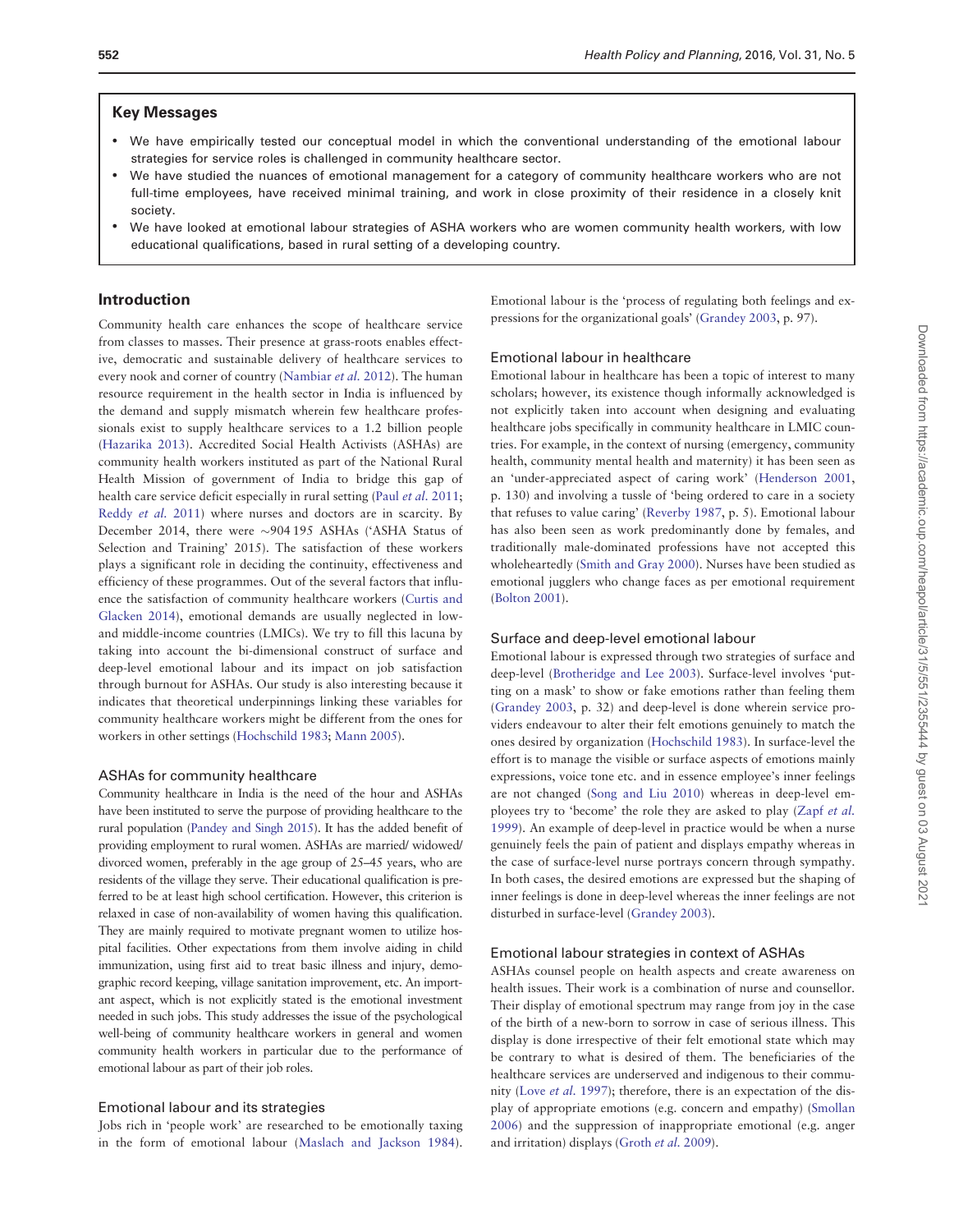#### Theory and hypotheses

Like physical labour takes its toll in the form of physical exhaustion and thus affects the productivity of workers, similarly emotional labour takes its toll in work environment in the form of change in work attitudes and thus affecting productivity (Baruch-Feldman *et al.* 2002). We base our arguments on the affective events theory that states that the nature of the job and the requirements for emotional labour have effects on work attitudes and behaviours (Weiss and Cropanzano 1996). Because emotional labour involves the use of one's emotions, its effect can be seen in the psychological wellbeing of the employees. Two important variables of psychological well-being are burnout and job satisfaction (Morris and Feldman 1996). We study emotional labour in terms of two distinct strategies of surface-level and deep-level emotional labour (Brotheridge and Grandey 2002) and link them to job satisfaction and burnout for community health workers.

#### Emotional labour and job satisfaction

Individual's satisfaction with her/his job has been a major area of enquiry for researchers worldwide. Job satisfaction has been defined as 'pleasurable emotional state resulting from the appraisal of one's job as achieving or facilitating one's job values' (Locke 1969, p. 317). Because job satisfaction is an affective outcome (Cranny *et al.* 1992), emotional labour should have an effect on job satisfaction.

## Job satisfaction in healthcare

We reviewed studies related to job satisfaction in the healthcare sector in general and community healthcare sector in particular to present the conceptual foundation of factors affecting job satisfaction. In our review of the relevant literature, we found that two individual level factors, namely age and education influence job satisfaction in the context of community healthcare workers (Mpembeni *et al.* 2015). In addition to individual factors, job-level factors are also important. Job-level factors can be categorized into three main sub-factors: job rewards; job environment and job investment.

The job rewards are the tangible and intangible outcomes associated with the performance of the job. These include extrinsic rewards/punishment like pay (Delobelle *et al.* 2011), holidays (Ruggiero 2005), fringe benefits (Li *et al.* 2014a,b) to name a few and intrinsic rewards/punishment like fear of job loss (Denton *et al.* 2002) personal accomplishment (Ozyurt *et al.* 2006), recognition (Li *et al.* 2014a,b) helping people (Salyers *et al.* 2013), promotional opportunities and 'the feeling of caring for women and children in the community' (Adegoke *et al.* 2015) as sources of satisfaction.

The job environment factors are those variables associated with the workplace like behaviour of physician (Rosenstein 2002), peer support (Denton *et al.* 2002), relationship with co-worker (Delobelle *et al.* 2011), respect and fair treatment (Adegoke *et al.* 2015), working with people (Prosser *et al.* 1997), the type of leadership style (Nielsen *et al.* 2009), management (Prosser *et al.* 1997), flow of communication (Lampinen *et al.* 2015), empowerment provided (Morrison *et al.* 1997), development opportunity (Li *et al.* 2014a,b), professional status (Curtis and Glacken 2014) job autonomy (Lin *et al.* 2013), person-job fit (Skinner *et al.* 2012).

Job investment can be seen as physical like workload (Denton *et al.* 2002), work life balance (Haar *et al.* 2014) etc. and emotional which comprise emotional labour (Erickson and Grove 2008; Bagdasarov and Connelly 2013). Care is said to be the investment of physical labour and emotional labour in healthcare organization (James 1992). We are looking at the interplay of emotional investment in work and its impact on job satisfaction.

#### Linking emotional labour to job satisfaction

Because emotional labour requires an effort on the part of employees, it has been proposed that surface-level may lead to dissatisfaction as there is a dissonance between felt and projected emotions whereas deep-level may result in satisfaction as the projected and perceived emotions are same (Hochschild 1983; Pugliesi 1999; Yang and Chang 2008). This relation is however not universal. The importance of this dissonance might be far less than other psychological benefits attached to the job. Women who had been housewives and confined to their domestic sphere of lives before becoming ASHAs, may value associated benefits of the job and prestige related to the work (Glenton *et al.* 2013).

Some studies have viewed emotional labour as a onedimensional construct and found that emotional labour is positively associated with job satisfaction in case of retail employees and (Cho *et al.* 2013) and hotel employees (Chu *et al.* 2012; Lee and Ok 2012). Predominantly it has been considered as a 2D construct (Brotheridge and Grandey 2002), and we have considered it as such. The type of service industry is an important factor that determines the relation between emotional labour strategies and job satisfaction. The action theory is of the view that surface-level is more of conventional activity thus requires less psychological resources whereas deep-level being an intrinsic process consumes greater psychological resources (Zapf 2002). Research on lay health workers which includes community health workers have brought forth that their job is associated with factors that foster job satisfaction like social recognition, general sense of empowerment (Glenton *et al.* 2013) and financial security. Research (Bajpai and Dholakia 2011) have brought forth that financial incentives are not the lone factor for motivating ASHAs and an aspiration to increase healthcare in their village and social prestige linked with the job are also important. Our initial interaction with ASHAs also brought forth that they value their job. Although performing surface-level emotional labour the inner emotional makeup of ASHAs is not changed (Grandey 2003) and the positives associated with working as ASHAs are predominant and thus a sense of satisfaction might prevail. However, the inner makeup is disturbed when performing deep-level emotional labour and this might subdue the positives associated with working as ASHAs. We, therefore, propose

Hypothesis 1a: Higher surface-level emotional labour is associated with higher job satisfaction.

Hypothesis 1b: Higher deep-level emotional labour is associated with lower job satisfaction.

However, studies done in different settings have shown results opposite to the above hypotheses. For example, teachers in China (Cheung *et al.* 2011), hotel employees in China (Chen *et al.* 2012) and customer service employees in USA (Judge *et al.* 2009). This makes this study a useful one to highlight the interaction of these variables for community healthcare workers, since their profession is different from the above professions in terms of job requirements and the emotional demands of the role.

## Emotional labour and burnout

Burnout is the 'degree of physical and psychological fatigue and exhaustion experienced by the person' (Kristensen *et al.* 2005, p. 197). It has been linked to professions that involved caring like teachers, nurses etc. ASHAs, like nurses, are in proximity of people who are in need of healthcare services and are thus are expected to maintain emotional composure.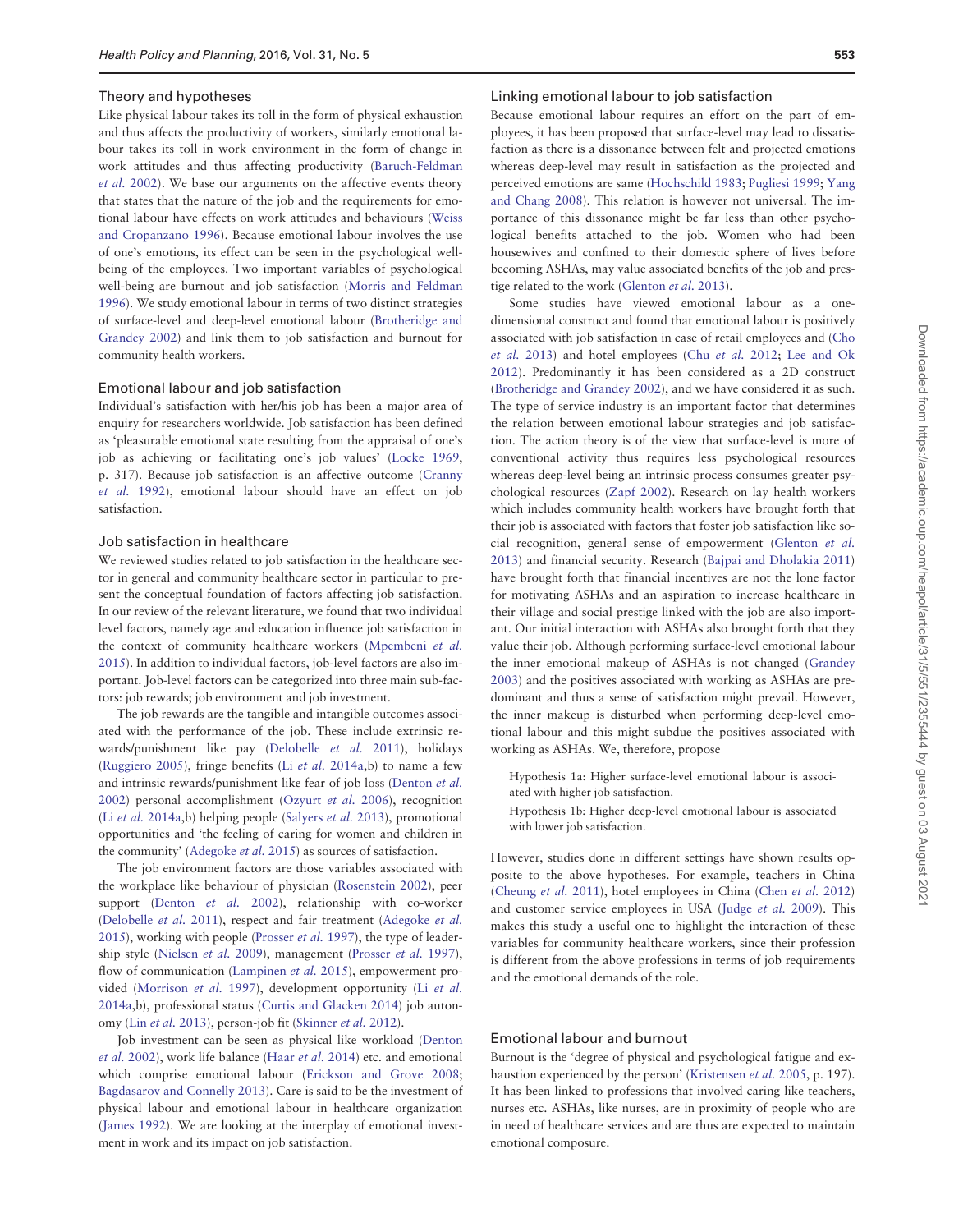#### Burnout in healthcare

The importance of burnout as a variable of concern in a health care delivery setting has been significant because it affects service quality and care rendered, job performance, absenteeism, turnover, morale and psychological well-being (Cherniss 1980; Grandey *et al.* 2004; Halbesleben and Bowler 2007). It has been observed that burnout leads to tiredness, non-involvement and loss of effectiveness (Leiter 2010). Further, it has been associated with negative consequences for patients, institutions and, especially the medical personnel involved (Arora *et al.* 2013). Such consequences in healthcare settings could be detrimental to healthcare personnel as well as to patients being treated (Le Blanc *et al.* 2007).

The work of ASHA can draw parallels to the nurse home visitation programme for young, low-income, first-time mothers. These nurses have described their home visits after crises to be emotionally draining (Dmytryshyn *et al.* 2015). Nurses outside hospital settings are found to feel less strenuous work conditions (Sveinsdóttir et al. 2006) and a greater sense of personal accomplishment (McTiernan and McDonald 2015) but cross-sectional (Rossi *et al.* 2012) as well as longitudinal studies (Prosser *et al.* 1997) show community nurses and social workers experience high levels of burnout.

For community health services the mismatch created due to high demands (in terms of workload) and low resources have been found to be associated with stress (Edwards *et al.* 2000; Dollard *et al.* 2007). The other organizational and job-related factors are autonomy for work (Arches 1991), physical exertion (Landsbergis 1988), number of face to face encounters (Lasalvia *et al.* 2009), working hours (Yoshida and Sandall 2013) and workload (Edwards *et al.* 2000) to name a few. These coupled with psychological factors like feelings of frustration and loss of meaning of one's life (Iacovides *et al.* 2003), fear of job loss and perceived lack of support from peers and organization (Denton *et al.* 2002) accelerate burnout in community healthcare settings. The role conflicts experienced by donning multiple hats have been found to be positively associated with burnout (Green *et al.* 2014). Demographic factor like age in communitybased mental health service providers have been found to be related to burnout (Green *et al.* 2014).

Job demands resources model of burnout (Demerouti *et al.* 2001) proposes that job demands lead to burnout. The effort is involved in terms of psychological costs in the performance of emotional labour. Review for lay health workers have shown that 'LHWs sometimes found it difficult to manage emotional relationships and boundaries with recipients' (Glenton *et al.* 2013, p. 2). The psychological cost in case of surface-level emotional labour might be minimal as no shaping of inner feelings takes place and a clean boundary is maintained with the recipient thus leading to a possible reduction in burnout. However, in case of deep-level emotional labour where shaping of inner feelings takes place they might not able to manage emotional boundaries with patients. In such scenarios, psychological costs could be high and thus paving the way for an increase in burnout. We, therefore, propose

Hypothesis 2a: Higher surface-level emotional labour is associated with lower burnout.

Hypothesis 2b: Higher deep-level emotional labour is associated with higher burnout.

Studies have shown that higher level of burnout is associated with lower satisfaction (Bacharach *et al.* 1991; Baruch-Feldman *et al.* 2002). Burnout, in particular, has been found to predict job satisfaction (Happell *et al.* 2003; Ge *et al.* 2011). Burnout's effect on job satisfaction have been established in the domain of healthcare (Ramirez *et al.* 1996) as well as social service workers (Um and Harrison 1998), thus supporting the same in case of ASHAs.

The Conservation of Resources Theory (Hobfoll 1989; Hobfoll and Freedy 1993) brings forth that depletion of a valued resource is a source of burnout (Halbesleben and Buckley 2004). Deep-level emotional labour might drain emotional resources due to the change in inner feelings whereas this is not the case with surface-level. Deeplevel emotional labour's positive association with burnout leads to decreased job satisfaction. In case of ASHAs when they use deep-level emotional labour to perform emotional labour in adverse situations their inner feelings are changed which results in decreased satisfaction with their jobs. Surface-level emotional labour's negative association to burnout in turn leads to increased job satisfaction. Burnout is thus



Figure 1. Conceptual model.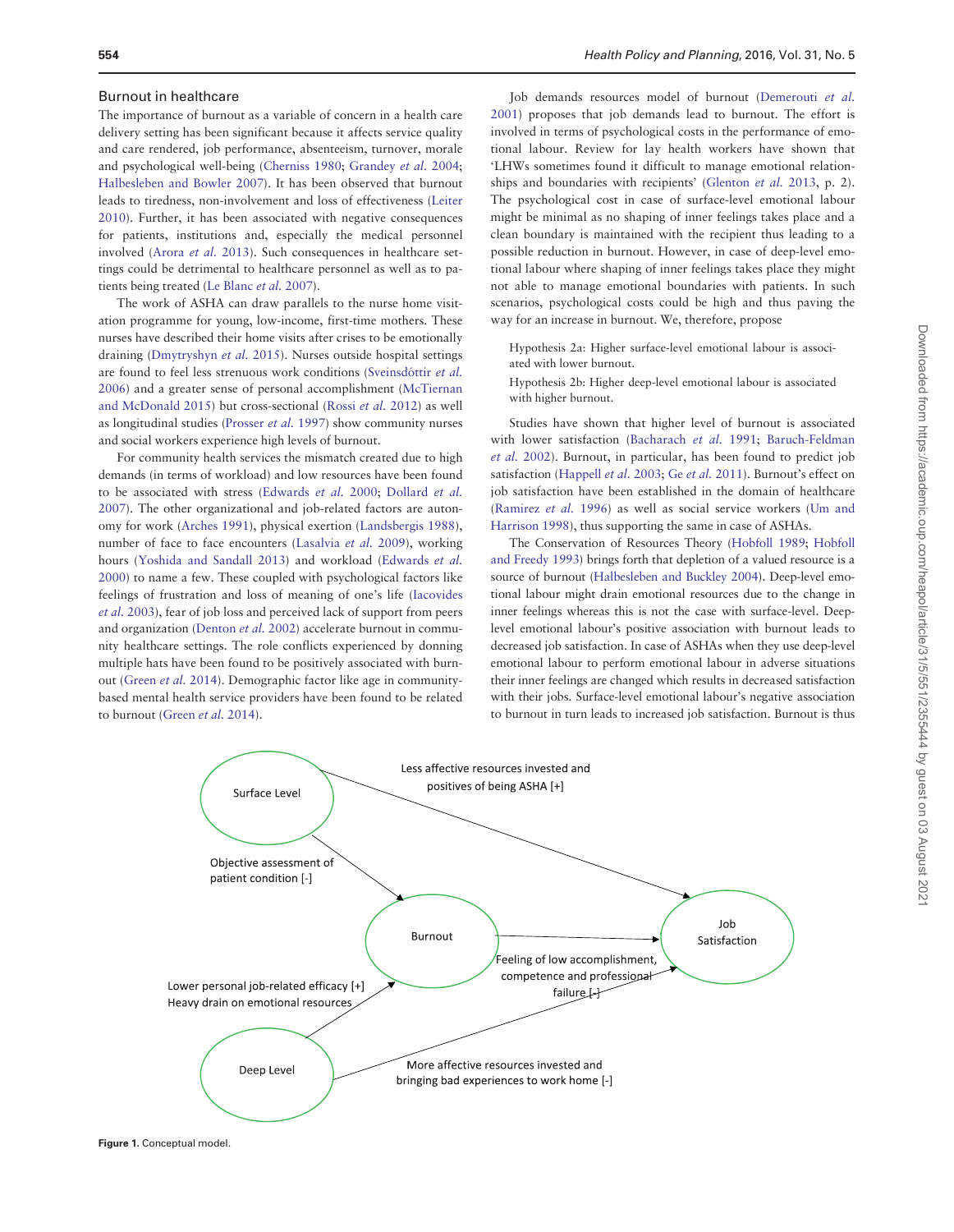impacted by emotional labour and affects job satisfaction. It directs the effect of the emotional labour strategies on job satisfaction. We, therefore, propose

Hypothesis 3a: Burnout mediates the relation between surfacelevel emotional labour and job satisfaction.

Hypothesis 3b: Burnout mediates the relation between deep-level emotional labour and job satisfaction.

Figure 1 shows the conceptual model of all the hypotheses.

## Methods

#### Research design and participants

This study was conducted in Uttarakhand, a hilly state in the central Himalayan region of India. The difficult geography of this region is prone to natural disasters which impacts roads which are major and at times sole form of physical connectivity (rails, roads and commercial flights are not present in the hilly regions) to the outside world. This difficult geography coupled with poor infrastructure makes access to healthcare for people a difficult task, and it is in this context that community healthcare workers gain prominence as they live in the same villages they serve. Overall, the characteristics of this region (Uttarakhand) reflected the characteristics that were suitable for this study. During pre-test prior to quantitative study we found that ASHAs' work entailed emotional labour when they counselled people and took care of pregnant women and sick villagers.

We have used two-stage cluster sampling in our study. In the first stage, 13 districts of Uttarakhand were considered, and we randomly selected (using lottery method) Almora district. In the second stage, 11 rural blocks of Almora were considered and we randomly selected 3 blocks. There were 792 ASHAs in these blocks, and we randomly selected 200 ASHAs for our study. This random selection allowed applicability of the statistical analysis to the population.

A survey instrument composed of established scales was made. After slight changes in language, the Hindi questionnaire was given to two experts for content validity and to 5 ASHA to interpret the items for face validity. Based on their inputs suitable contextualization of questions was done. The major change was the use of word beneficiary in place of the customer, since ASHAs did not feel beneficiary of their service as a customer.

We received back 177 usable questionnaires after the exercise. In this sample mean age of the ASHAs was  $31.9$  years (SD = 6.7 years) and among them 121 (68.4%) had passed class 8, 23 (13%) high school, 25 (14.1%) higher secondary and 8 (4.5%) held bachelors' degree; all of them were married. After our analysis, we again conducted interviews of ten ASHAs for deeper understanding and better

interpretation of our findings. The participation in the study was voluntary. The respondents were explained the purpose of the study and explicit verbal consent was obtained from the respondents before interviews and survey administration, and personal anonymity was assured.

## Measures

Established scales were used in the study with slight modification and translation. The instrument was anchored on a seven-point scale ranging from  $1 =$  never to  $7 =$  always.

The measure of burnout was contextualized version of the Copenhagen Burnout Inventory (Kristensen *et al.* 2005). We used the two dimensions of work related and client-related burnout from this inventory. Surface-level and deep-level emotional labour were measured by five-item measures and three-item measures respectively of (Grandey 2003). Job satisfaction was measured by the three items developed as part of the Michigan Organizational Assessment Questionnaire (Cammann *et al.* 1983). Age was measured in years, and education was codified into four options.

#### Preliminary analysis

Anderson and Gerbing's (1988), two-stage approach was followed: the first stage warrants examination of the convergent as well as discriminant validity of the measurement model by means of confirmatory factor analysis and the second phase involves investigating the model that have been hypothesized (Anderson and Gerbing 1988). Tests for convergent and discriminant validities and common method bias (Singh and Sarkar 2012) showed satisfactory results (see Table 1).

#### Analyses

The dependent variable in our study is job satisfaction; independent variables are surface and deep emotional labour. Burnout is a mediating variable. The control variables are age and educational qualification. Among the demographic variables, gender and marital status are same for all the participants since all are married women. Income level was dropped after the pre-test since respondents were not willing to share this information. The major variable in the work environment is generally number of hours of work per day, which was not strictly applicable here as ASHAs have to work as and when needed. Similarly, some other control variables for work environment were not applicable in this case due to the unstructured nature of their work. AMOS 20 was used to test our hypotheses through structural equation modelling (SEM) with maximum likelihood estimation.

Table 1. Mean, SD, correlation, Cronbach's alpha, construct reliability and average variance extracted

| Variables        | Mean  | <b>SD</b> | Surface    | Deep       | Job satisfaction | Burnout   | Age      | <b>CR</b> | <b>AVE</b> |
|------------------|-------|-----------|------------|------------|------------------|-----------|----------|-----------|------------|
| Surface          | 4.06  | 1.83      | (0.92)     |            |                  |           |          | 0.92      | 0.69       |
| Deep             | 3.59  | 1.81      | $-0.65***$ | (0.84)     |                  |           |          | 0.84      | 0.64       |
| Job satisfaction | 3.60  | 1.40      | $0.65***$  | $-0.45***$ | (0.83)           |           |          | 0.84      | 0.63       |
| Burnout          | 4.04  | 1.44      | $-0.58***$ | $0.58***$  | $-0.58***$       | (0.94)    |          | 0.94      | 0.53       |
| Age              | 31.90 | 6.67      | $-0.18*$   | $0.27**$   | $-0.04$          | $-0.09$   |          |           |            |
| Education        | 1.55  | 0.90      | $-0.12$    | $-0.09$    | $0.18*$          | $-0.23**$ | $0.20**$ |           |            |

Notes:  $n = 177$ .

\*\*\**P*  $\leq$  0.001; \*\**P*  $\leq$  0.01; \**P*  $\leq$  0.05, two-tailed tests.

SD, standard deviation; CR, construct reliability is above the desirable cut-off of 0.7 (Hair *et al.* 2010); AVE, average variance extracted is above the desirable cut-off of 0.5 (Fornell and Larcker 1981).

Cronbach's alphas in parentheses for multi-item variables are above the desirable cut-off of 0.7 (Nunnally *et al.* 1967).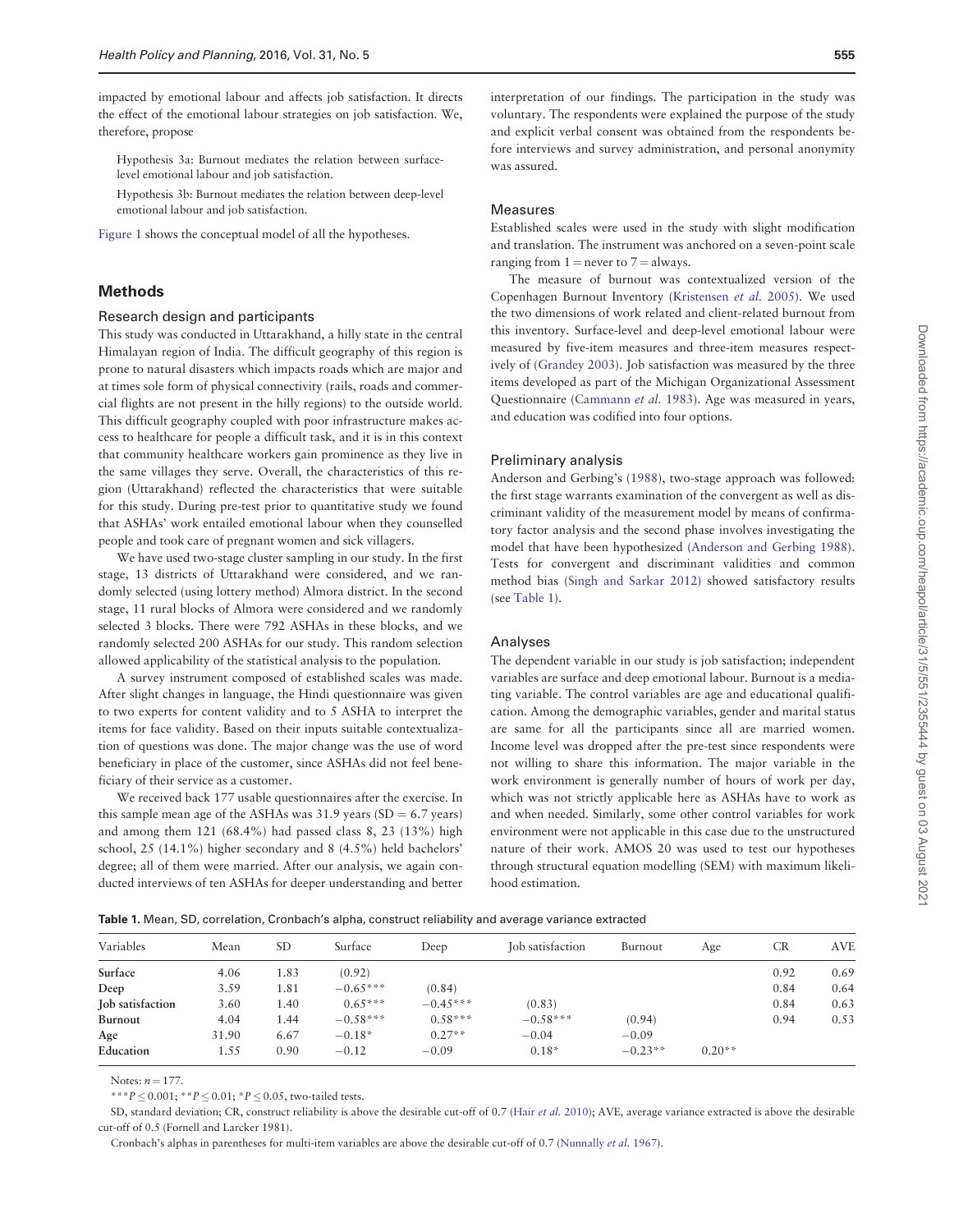## **Results**

Table 1 presents the means, SD and zero-order correlations for the study variables. All hypothesized variables are significantly correlated with each other at *P* < 0.001 except control variables. Multiple fit measures are examined in SEM to mitigate the problems associated with using a single index. Table 2 shows fit measures.

Figure 2 shows the standardized effect of surface-level emotional labour on job satisfaction ( $\beta = 0.513$  at  $P < 0.001$ ) is significant and positive. Hypothesis 1a is therefore supported. Standardized effect of surface-level emotional labour on burnout ( $\beta = -0.348$  at  $P \leq 0.001$ ) is significant and negative. Hypothesis 2a is therefore supported. The above results along with the negative and significant effect of burnout on job satisfaction ( $\beta = -0.327$  at  $P \le 0.001$ ) indicate partial mediation. Partial mediation was verified by the Sobel test (Sobel test statistic  $= 2.45$  at  $P \le 0.01$ ). Hypothesis 3a is therefore supported. Standardized effect of deep-level emotional labour on burnout ( $\beta = 0.355$  at  $P \le 0.001$ ) is significant and positive. Hypothesis 2b is therefore supported. Standardized effect of deeplevel emotional labour on job satisfaction, removing other variables,

Table 2. Fit measures for structural model

| $\gamma^2$ /df | Normed chi square                       | 1.663 |
|----------------|-----------------------------------------|-------|
| <b>SRMR</b>    | standardized root mean-square residual  | 0.058 |
| <b>RMSEA</b>   | root mean-square error of approximation | 0.061 |
| <b>TLI</b>     | Tucker-Lewis index                      | 0.921 |
| <b>CFI</b>     | comparative fit index                   | 0.931 |
|                |                                         |       |

Note:  $n = 177$ .

Normed chi-square < 3, TLI and CFI > 0.9, RMSEA and SRMR < 0.08 indicating a good fit (Hu and Bentler 1999).

was negative and significant effect  $\beta = -0.434$  at  $P < 0.001$ . Hypothesis 1b is therefore supported. Standardized effect of deeplevel emotional labour on job satisfaction in the presence of burnout (mediator) is not significant thus, indicating full mediation (Baron and Kenny 1986), Hypothesis 3b is therefore supported.

#### Post-hoc analysis

Our *post-hoc* analysis supported the findings of the quantitative study and provided insights for the linkages found. For example, the interviews revealed that ASHAs who had scored high on deep-level revealed that while working with patients it was common for them to resonate with a patient's sorrow, and they tend to feel this pain and carry associated negative feelings to their personal lives as well. On the other hand, ASHAs who had high rating on surface-level scores, narrated that they dealt with patients effectively without disturbing their inner feelings and felt a sense of service. More details of *post-hoc* analysis are given in Table 3.

## **Discussion**

Our study on community health care workers indicated that emotional labour is a 2D construct, which are distinct and opposite. This contradicts two aspects regarding emotional labour studies done in other settings: one, it is 1D (Chu *et al.* 2012; Lee and Ok 2012) and two, the dimensions are positively related (Brotheridge and Grandey 2002; Song and Liu 2010). The negative relation relationship is also supported by (Grant 2013). This contradiction, naturally, has implications for the linkage of emotional labour with other variables.



Figure 2. Results of the structural model.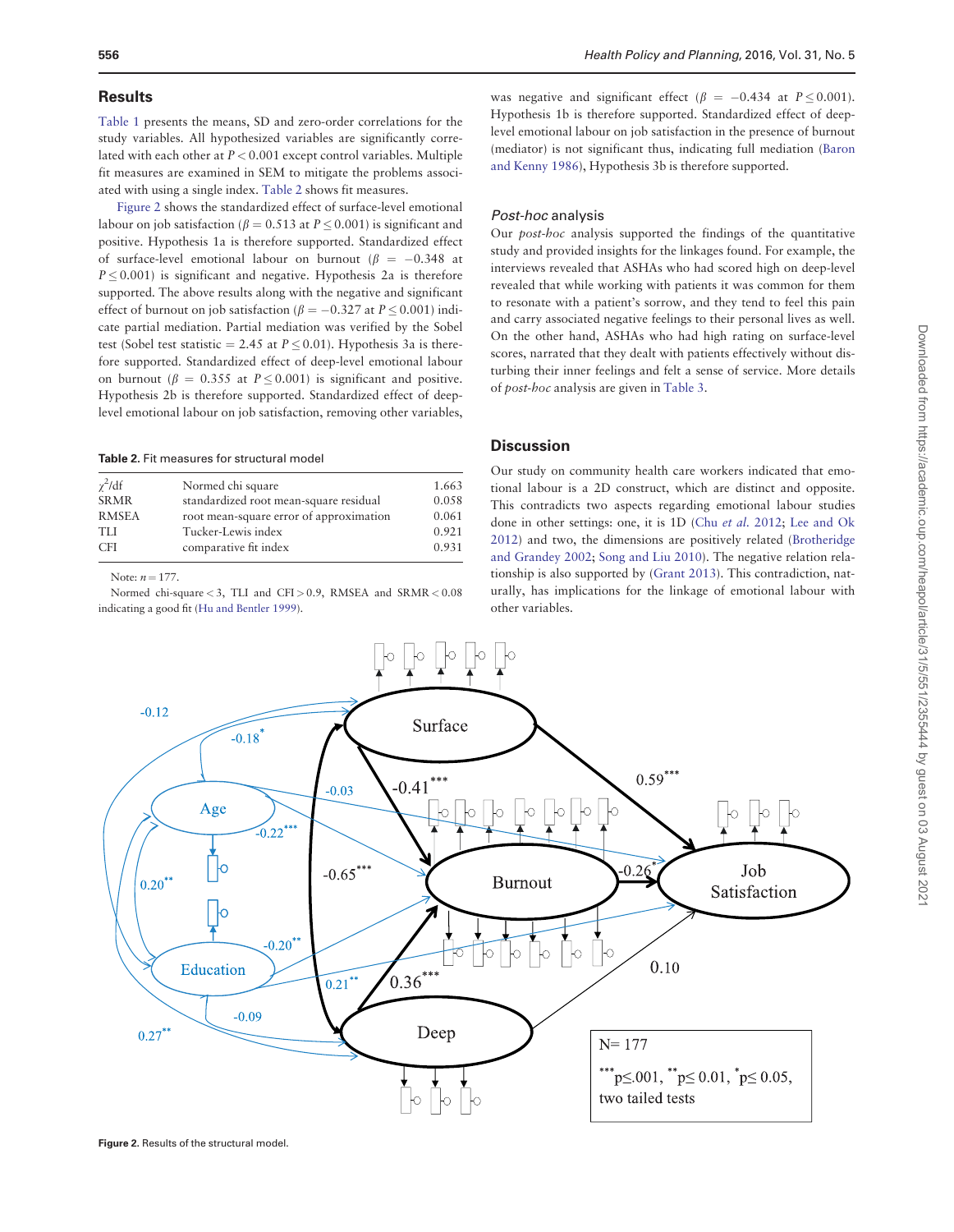#### Table 3. Post-hoc analysis

| ۰,<br>۰,<br>۰.<br>11<br>×<br>$ -$ |
|-----------------------------------|
|-----------------------------------|

| Sample selection:                                 | After arranging the cases based on descending order of surface level sores we selected the first five ASHAs similarly<br>procedure was followed for deep level scores. Because surface level scores were high when deep level scores were<br>low and vice versa there was no overlap. In this manner we selected a total of 10 ASHA for post-hoc analysis.                                                                                                                                                                                                                                                                                                                                                                                                                                                                                                                                                                                                                                                                                                                                                                                                                                                                                                                                                                                                                                                                                                                                                                                                                                                                                                                                                                                                                                                                                |
|---------------------------------------------------|-------------------------------------------------------------------------------------------------------------------------------------------------------------------------------------------------------------------------------------------------------------------------------------------------------------------------------------------------------------------------------------------------------------------------------------------------------------------------------------------------------------------------------------------------------------------------------------------------------------------------------------------------------------------------------------------------------------------------------------------------------------------------------------------------------------------------------------------------------------------------------------------------------------------------------------------------------------------------------------------------------------------------------------------------------------------------------------------------------------------------------------------------------------------------------------------------------------------------------------------------------------------------------------------------------------------------------------------------------------------------------------------------------------------------------------------------------------------------------------------------------------------------------------------------------------------------------------------------------------------------------------------------------------------------------------------------------------------------------------------------------------------------------------------------------------------------------------------|
| Interview process:                                | The interview process consisted of semi-structured interviews of 45-90 min individually for each ASHA.<br>The interviews took place in the residences of selected ASHAs.<br>We briefed them about our research and obtained their explicit verbal permission.                                                                                                                                                                                                                                                                                                                                                                                                                                                                                                                                                                                                                                                                                                                                                                                                                                                                                                                                                                                                                                                                                                                                                                                                                                                                                                                                                                                                                                                                                                                                                                             |
| Analysis:                                         | They were assured of the anonymity of their responses.<br>After the interview process, we transcribed the recordings and then both authors analysed the interviews independently.<br>There was high degree of agreement. Each author analysed the responses of ASHAs and classified them based on<br>our Hypotheses 1a to 3b. We tried to identify the responses that would help in explaining the findings of our                                                                                                                                                                                                                                                                                                                                                                                                                                                                                                                                                                                                                                                                                                                                                                                                                                                                                                                                                                                                                                                                                                                                                                                                                                                                                                                                                                                                                        |
| Summary of findings and<br>representative quotes: | quantitative study. The approach was more towards finding reasons for the observed phenomenon.<br>Interviews brought forth that ASHAs tend to adopt and then use either surface or deep level.<br>This supports the negative relationship between surface and deep level found in our quantitative study.<br>Hochschild hints at the existence of situational and individual factors that impact the way people perform emotional<br>labour (Hochschild 1983). The choice between the two emotional labour strategies might be attributed to national,<br>community, work and demographic/individual level factors discussed in policy implications.<br>The positive relation between deep acting and burnout can be attributed to the depleting effect deep level emotional<br>labour has on the inner feelings of ASHAs. ASHAs who had scored high on deep acting revealed that while working<br>with patients it was common for them to resonate with a patient's sorrow and they tend to feel this pain and carry<br>associated negative feelings to their personal lives as well.<br>On the other hand, ASHAs who had high rating on surface level narrated that they dealt with patients effectively<br>without disturbing their inner feelings and felt a sense of service. Deep level emotional labour ended in ASHAs<br>resonating with the feelings of patient whereas surface acting ended with a positive feeling of helping some and<br>a sense of accomplishment.<br>All 10 ASHAs<br>They seemed to feel a sense of empowerment after working as ASHAs; they perceive that they have gained respect<br>in family and society.<br>'I feel that after this job people have started respecting me.'<br>'I have been confined to my house since marriage but now (after becoming ASHA) I get more say in the family decisions.' |
|                                                   | 'Five ASHAs who had high surface level scores'<br>They seemed to value extrinsic rewards (monetary incentive) of the job and seemed to be more professional in their<br>approach to patients.<br>They saw themselves as healthcare professionals, thus seem to understand the importance of objectivity in their jobs<br>and not feeling emotionally drained.<br>'If I get attached to them (villagers) how can I treat them? It is a job, and I get paid for it I have to be objective.'<br>'I actually feel happy when I come home, I helped bring a new life to earth and brought happiness to the family.'<br>'It is a job where I can make a difference.'<br>'Five ASHAs who had high deep level scores'<br>They seemed to value intrinsic rewards (feeling of helping others) of the job and were concerned about social relations.<br>They may feel burnt out when they were not able to manage emotional boundaries with the patients and were<br>changing their emotional states to that of the patients'.<br>This burnout may lead to their negative feelings regarding their job.<br>'They (villagers) are my people how can I not be affected by their sorrow or joy?'<br>'Many times when I come home after work, I feel my well of emotions have dried up.'<br>'At times, I feel like having some other job.'                                                                                                                                                                                                                                                                                                                                                                                                                                                                                                               |

Emotional labour may not always have negative consequences as perceived by some scholars (Wharton 1993). It has been seen that display of positive emotions and sensitivity requirements has positive effects on personal accomplishment (Zapf and Holz 2006). The positive emotions when a child is born and when a sick is cured is a source of pleasant emotions for these ASHAs and amplification of pleasant emotions increases their job satisfaction (Cote and Morgan 2002). The positive relations of surface-level to job satisfaction and negative relation to burnout make high surface-level a more desirable strategy to be adopted by community health care workers.

Our findings with respect to the surface and deep-level emotional labour have similarities with the detachment and engagement approach to emotional labour in healthcare. The value of detachment (objectivity or surface-level) versus engagement (subjectivity or deep-level) is central to our research. In case of community healthcare nurses research shows that detachment/ objectivity/surface-level ensures their effectiveness and sound judgement whereas high degree of emotional engagement/deep-level might make them incapable of doing their job (Henderson 2001). Thus 'advocates of "technical" approaches to professional acting (akin to surface-level) believe their approach is superior to "method" acting (akin to deep-level)' (Mann 2004, p. 210). The surface-level phenomenon in our study has parallels to the 'detached concern' (Mann 2004, p. 210) approach in which healthcare workers give the impression of concerned while actually remaining fairly aloof. The deep-level phenomenon in our study also has parallels to the 'emotional labour performance' construct of healthcare model of emotional labour given by (Mann 2005), which involves suppression of unwanted emotions to match the emotional display rules. This has been conceptually linked to more adverse effects like burnout which we have tried to establish empirically.

The partial mediation of burnout indicates that while surfacelevel helps in conserving emotional resource the objectivity and detachment shown in surface-level also directly affects job satisfaction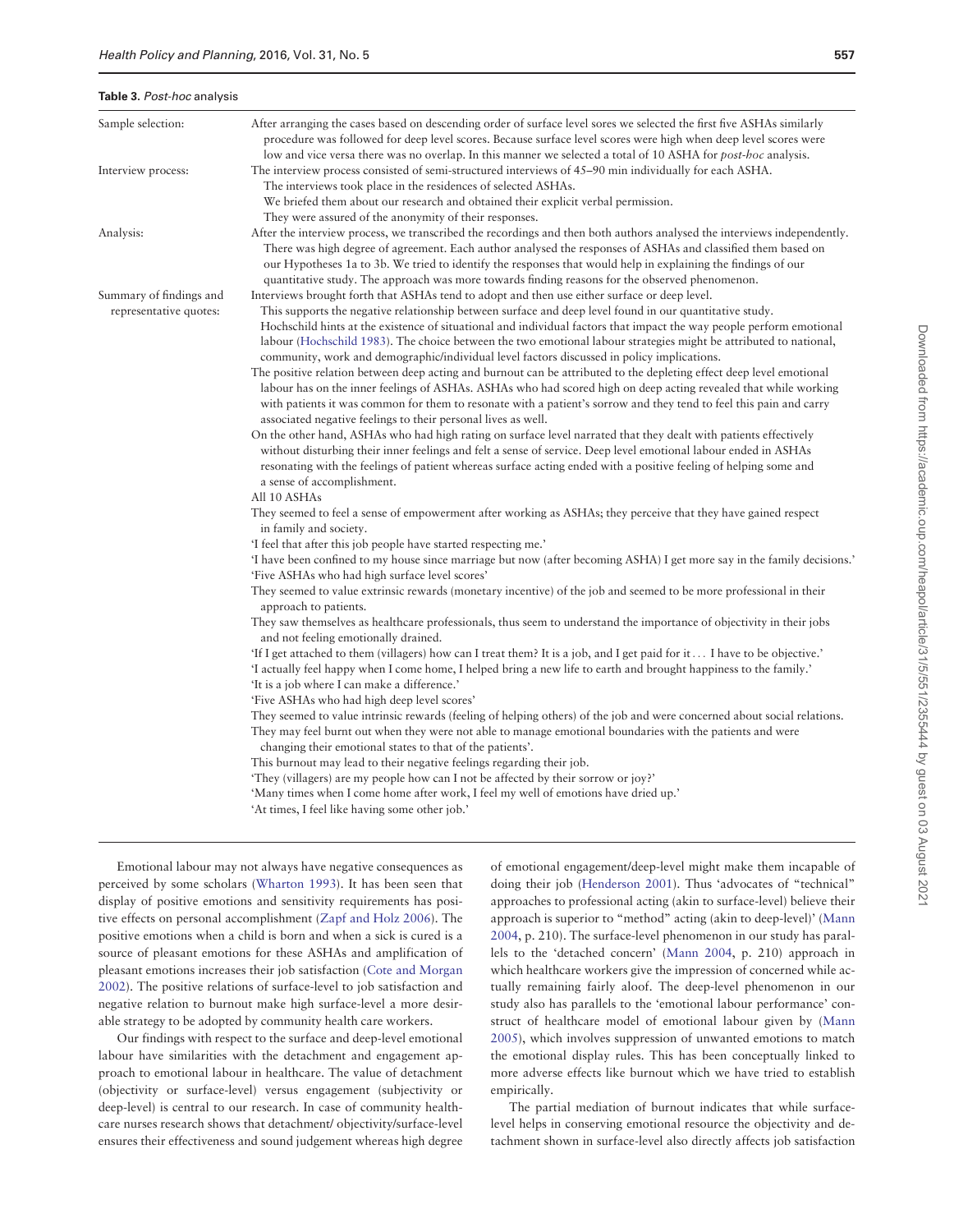positively. Full mediation in case of deep-level indicates that the decrease in job satisfaction is because of drainage of emotional resources (i.e. burnout) associated with the deep-level. The critical role played by burnout in the relation between emotional labour strategies and job satisfaction has not been explored earlier. Job satisfaction becomes important in the case of health care workers as it affects not only their well-being but might also pose a threat to wellbeing of patients whom these workers are serving.

Looking at the relationship between the emotional labour strategies and burnout in the context of healthcare workers is particularly interesting because our study shows that conceptual underpinnings might be different from those seen in another context. In the context of customer-facing roles in profit-making organizations, surface-level is done by employees to maintain/strengthen customer relationship which may create emotional dissonance in these employees (Grandey 2003). In such context, deep-level is said to reduce burnout through low emotional dissonance (Hochschild 1983). However, in the particular context of community healthcare workers such as ASHAs deep emotional labour can be associated with the emotional connection with patients' suffering and may lead to higher burnout. ASHAs generally may not have the training received by doctors and nurses to maintain desired emotional distance with patient's condition. By following deep-level strategy, not only an ASHA worker may get emotionally drained out, but she may also not be conveying the desired confidence and comfort to the patient. Our study brings to light that contrary to previous studies in other settings 'donning the mask' decreases burnout and increases job satisfaction.

## Policy implications

One of the likely contributions of this research can be to widen the horizons of policy makers in LMICs to take into account softer aspects such as attitudinal variables (Harrison *et al.* 1998) in conjunction with structural issues. In the case of ASHAs, the structural issues of qualification and position of ASHAs are very well thought of but consideration of their emotional work requirements can go a long way in sustaining the programme. It is said that 'the world turns to women for mothering, and this fact silently attaches itself to many job requirements' (Hochschild 1983:182); however, these efforts by women are often overlooked and under-compensated despite their important role (Meier *et al.* 2006).

The facet of emotional labour put forth by these ASHAs must also be taken into account and formally recognized as an important skill that is required to perform their job and innovative ways needs to be developed to teach emotions management (Mann 2005). Institutional limitations exist for ASHAs existed in terms of outcome-based remuneration structure; poor institutional support; rigid hierarchical structure of the health system; and a dearth of participation at the community level (Scott and Shanker 2010, p. 1606). A consideration of emotional labour in addition to improvement of the same can have long-lasting implications. This can be institutionalized by reflecting emotional labour in the job description, induction and training etc.

The image of ASHA as a professional healthcare worker by positioning this job as an important constituent in the healthcare supply chain. They must be involved in major policy decisions, this has also been recommended for nurses in India (Sheikh *et al.* 2012) as opposed to the top-down approach used for universal health coverage in India (Raman *et al.* 2012). The design and calibration of employment practices to meet the affective demands of community healthcare workers must be looked into. The fit between the person and work environment in service setting is important as it affects work behaviour and attitudes

(Lauver and Kristof-Brown 2001). Theory of work adjustment links this person–environment fit to desired outcomes like satisfaction, tenure and career success (Bretz and Judge 1994), job involvement and organizational commitment (Blau 1987). In a service set-up the work demands for emotional labour should be supplied by individuals capable in this exercise, therefore the choice of deep and surface-level is dictated by work. Hence, there needs to be a conscious hiring strategy to select those individuals that possess the attributes to select the appropriate emotional labour strategy. It has been recommended that hard educational criteria alone should not be the basis for selection of ASHAs, soft criteria like aptitude, motivation, communication skills, leadership qualities and the ability to reach out to the community members must also be taken into account (Bajpai and Dholakia 2011, p. 40). Issues affecting motivation such as work environment, development of career and a supportive system aid the retention of these personnel in the system of community health (Satpathy and Venkatesh 2006).

After the selection, proper mechanisms to teach emotional management techniques during induction can lead to long-term benefits and retention. Improvement of their skills and knowledge and enabling them to deal with work demands may go far way in enhancing their performance (Gopalan *et al.* 2012). However researchers are of the view that training currently being given to ASHAs is focused on medical procedures and practices and is not enough to deal high levels of stress generated while handling high-risk cases (Mahyavanshi *et al.* 2011; Shrivastava *et al.* 2012). This is also echoed for lay health workers (Glenton *et al.* 2013).

Policies and practices that affect economic and emotional wellbeing need to be reviewed. This job as ASHA worker brings a sense of empowerment, feeling of helping others (Salyers *et al.* 2013), social recognition (Li *et al.* 2014a,b) and economic incentive for them. This might aid in explaining the positive relation of surface-level (since their positive inner state is not influenced) to job satisfaction. Because they are not trained in how to manage emotions boundaries with patients (Glenton *et al.* 2013) in a transaction with patients burnout leads to lowering of this satisfaction. Looking at the demographic factors, community-level issues, national context and occupational characteristics, the propensity is more towards deep-level emotional labour (see Table 4). The challenge is to strengthen the drivers for surface-level in order to reduce burnout and increase job satisfaction. This is more important in case of ASHAs considering that many of the traditional approaches to reduce employee burnout [e.g. establishing clear lines of authority (Schwab *et al.* 1986), higher autonomy (Castanheira and Chambel 2010) might not be feasible given the structure and the nature of their job]. In addition, emotional management might require interventions of a continuous nature and might not be possible to impart in classroom settings.

A series of workshops, where emotional labour can be practically demonstrated, needs to be designed. In addition, new interventions like mentorship (Schwab *et al.* 1986; Kalish *et al.* 2015) and forums are required. Mentorship and forums would provide a platform for the needed continuous interaction. Training would provide guidance on maintaining a proper balance in terms of usage of emotional labour strategies. Service scripts could help in cases when workshop, mentors and trainers are not around. These interventions to be effective warrant active participation from ASHAs, which should be facilitated, encouraged and incentivized.

#### Limitations and future research

This study was confined to a particular region of the country and might have limitations of generalizability in terms of wide socio-cultural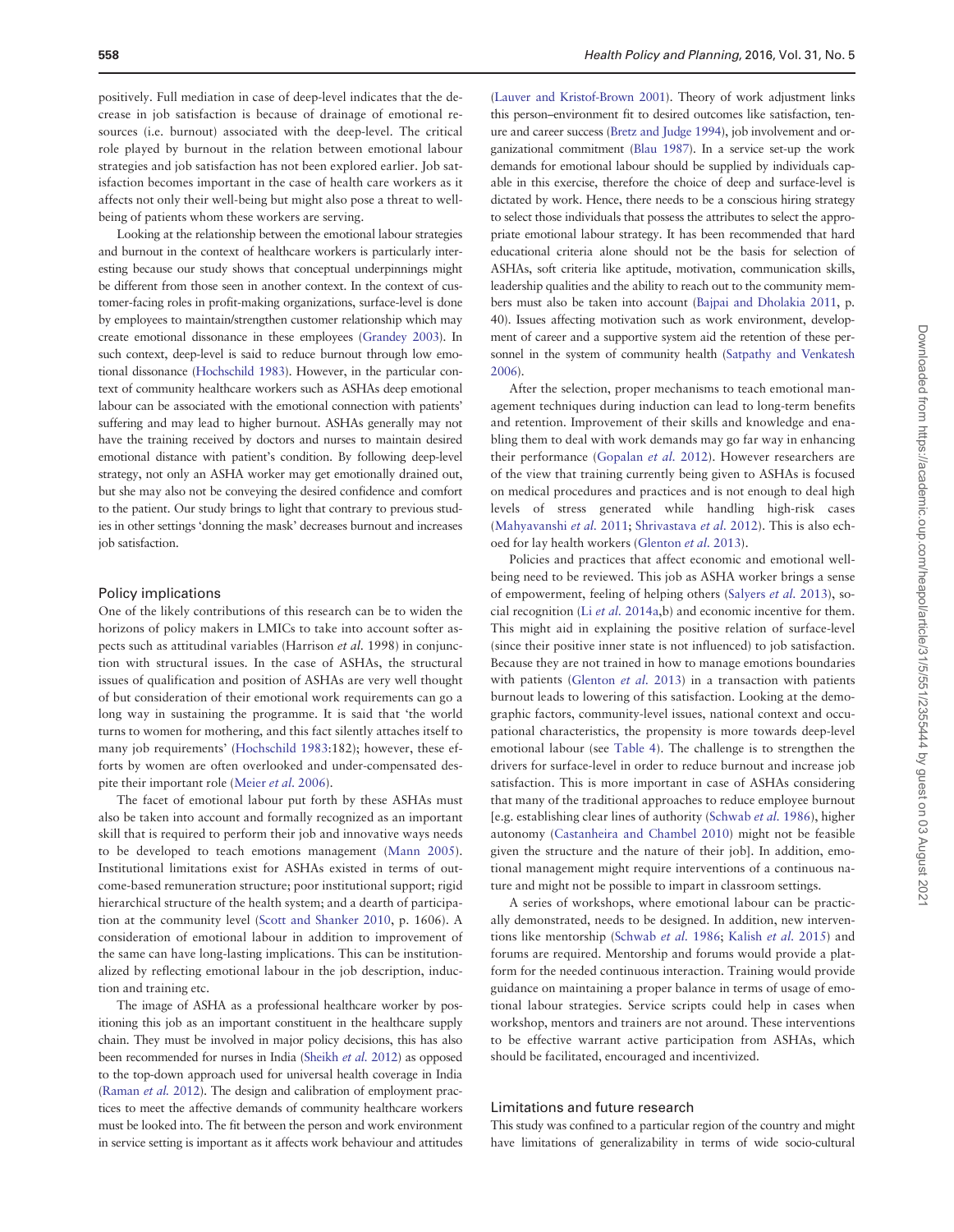| Level                     | Factor                                                                   | Implications                                                                                                                                                                                                                                                                                                                                                                                                                                                                                                                                                                                                                                                                                                                                                                                                                                                                                                                                                                                                                                                                                                                                                                               | Policy recommendations                                                                                                                                                                                                                                                                                                                                                                                                                                                                                                                                                                                                                                                                                                                                                                                                                                           |
|---------------------------|--------------------------------------------------------------------------|--------------------------------------------------------------------------------------------------------------------------------------------------------------------------------------------------------------------------------------------------------------------------------------------------------------------------------------------------------------------------------------------------------------------------------------------------------------------------------------------------------------------------------------------------------------------------------------------------------------------------------------------------------------------------------------------------------------------------------------------------------------------------------------------------------------------------------------------------------------------------------------------------------------------------------------------------------------------------------------------------------------------------------------------------------------------------------------------------------------------------------------------------------------------------------------------|------------------------------------------------------------------------------------------------------------------------------------------------------------------------------------------------------------------------------------------------------------------------------------------------------------------------------------------------------------------------------------------------------------------------------------------------------------------------------------------------------------------------------------------------------------------------------------------------------------------------------------------------------------------------------------------------------------------------------------------------------------------------------------------------------------------------------------------------------------------|
| Demographic<br>individual | Gender, marital<br>status and<br>education.                              | Their job is a pivotal point in their lives, and their social and economic well-being hinges on it.<br>from the lower to lower middle-class strata and operate in villages. The hardships<br>community health workers with low educational qualifications. They are usually<br>ASHAs represents women, married/divorced<br>of those women who take up the job due to financial circumstances.<br>those are prevalent in rural India leads to self-selection<br>The demographic composition of                                                                                                                                                                                                                                                                                                                                                                                                                                                                                                                                                                                                                                                                                              | trainers can visit them and guide them at work. They might be more<br>for ASHAs to move out of their villages on a regular basis so female<br>Visits by female emotional management trainers: it might not be easy<br>Workshop: practical and subtle nuances on how to handle emotions<br>without affecting patient sentiments can be taught.<br>receptive to women trainers.                                                                                                                                                                                                                                                                                                                                                                                                                                                                                    |
| Community                 | community<br>Close-knit                                                  | They work for a close knit community (in this case village) of which they are a part of and are Forums: the collectivist orientation indicates need for forums where<br>responsible for it. This leads to closer bond with members of community which is further<br>reinforced by the joint family structure existing there. Hence, there is a higher likelihood<br>of deep level emotional labour                                                                                                                                                                                                                                                                                                                                                                                                                                                                                                                                                                                                                                                                                                                                                                                         | emotional management practices. This would foster a close bonding<br>ASHAs could come and share their feelings and receive guidance on<br>among them and provide much needed emotional support.                                                                                                                                                                                                                                                                                                                                                                                                                                                                                                                                                                                                                                                                  |
| National                  | orientation<br>Collectivist                                              | is also reinforced by the higher dependency of the rural<br>Collectivist orientation fosters closer identification with patients and hence a tendency<br>populace on ASHAs for healthcare needs due to lack of alternative resources.<br>to use deep level strategy. This                                                                                                                                                                                                                                                                                                                                                                                                                                                                                                                                                                                                                                                                                                                                                                                                                                                                                                                  |                                                                                                                                                                                                                                                                                                                                                                                                                                                                                                                                                                                                                                                                                                                                                                                                                                                                  |
| Occupational              | Part-time and un-<br>structured work<br>constraint<br>models<br>Resource | The part-time nature of their work leads to less allocation of their resources into their work.<br>communicating serious emergencies to higher officials, vehicles for transporting patients<br>There is higher likelihood of their adopting an undesirable labour in a scenario like this.<br>They might face constraints on resources for patient care such as availability of medicines,<br>(especially from villages to the nearest available road head) etc. This constraint may<br>they try to simulate. This encourages them to adopt surface level emotional labour.<br>In addition, their jobs are not strictly structured which might imply that they have<br>Occupational role The existence of occupational role models like doctors and nurses whose objectivity<br>Payment for work They perceive their work as a paid job and so they have rational attitude towards<br>either prove to be a distraction or may further aggravate their emotional state.<br>less clarity about their role and low understanding about which emotional<br>negative situations arising at work. This helps in the adoption of surface<br>labour strategy to adopt.<br>level emotional labour. | This would be particularly helpful where ASHAs are in far-off geographies<br>Positioning the ASHAs as healthcare professionals could aid in development<br>Mentorship: a well-designed mentorship programme (or buddy programme)<br>ASHAs separately or during group meetings. Properly designed feedback<br>The resource constraints should be addressed using a feedback mechanism<br>Explicit service scripts: this would allow ASHAs to better understand the<br>mechanisms might help in providing a much needed emotional bolster.<br>for bottom-up approach. Regular suggestions should be sought from<br>would guide them to display appropriate emotional responses.<br>course to be followed in an emotionally demanding situation.<br>and so other recommendations are difficult to implement.<br>of more professional attitude towards work by them. |
|                           |                                                                          |                                                                                                                                                                                                                                                                                                                                                                                                                                                                                                                                                                                                                                                                                                                                                                                                                                                                                                                                                                                                                                                                                                                                                                                            |                                                                                                                                                                                                                                                                                                                                                                                                                                                                                                                                                                                                                                                                                                                                                                                                                                                                  |

Table 4. Policy implications based on individual, community, national and occupational factors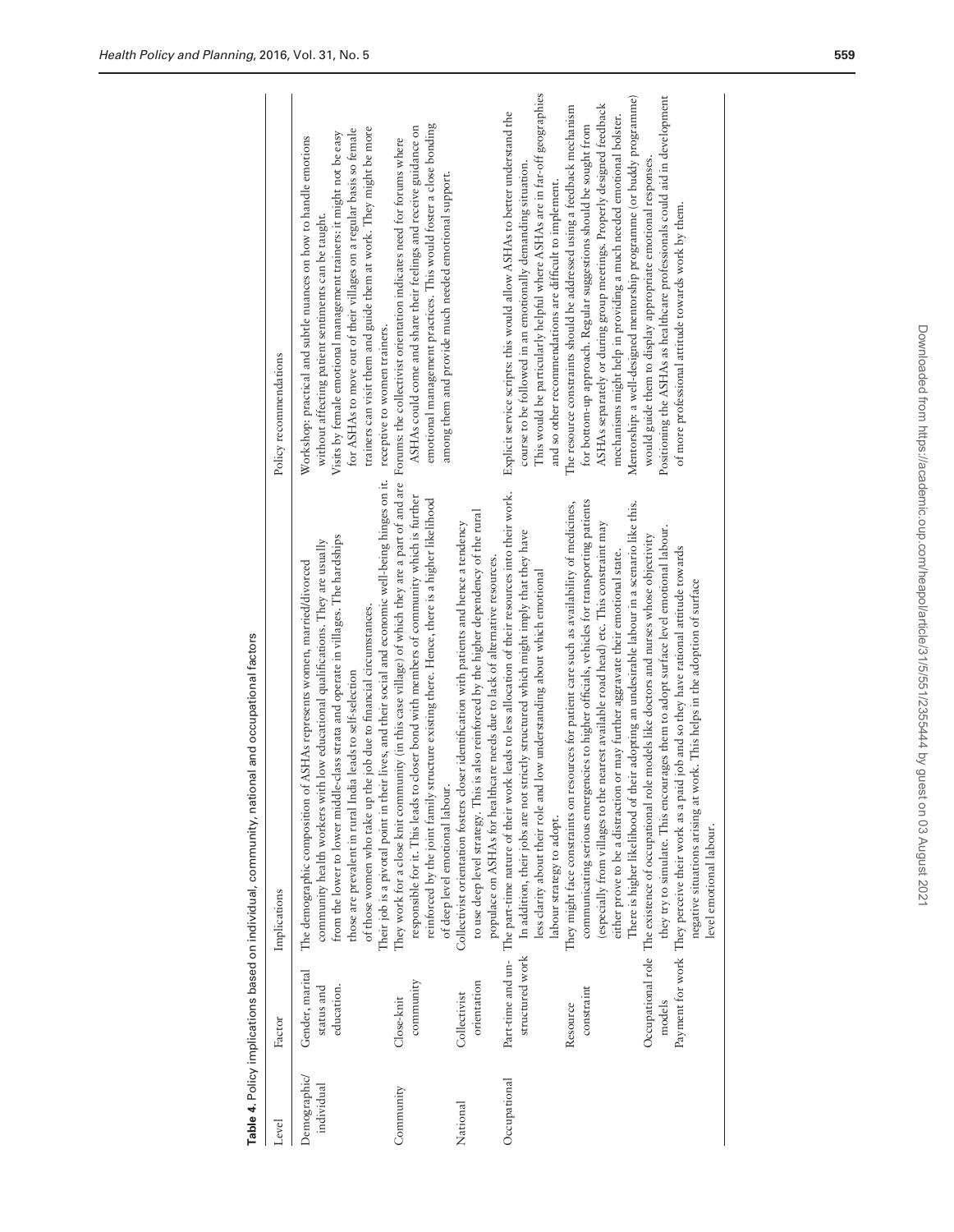coordinates of the country. ASHAs might not be representative of nurses who work a typical brick and mortar organizational setting. They belong to only one gender and predominantly belong to the lower and middle-income group functional in rural settings. Therefore generalizing our results for the male community healthcare workers, healthcare workers in organizational contexts and urban community healthcare workers should be done with caution. These limitations warrant further research with comparison across these variables. We have also not looked at variables that influence the usage of surface and deep-level emotional labour. Future studies might also look at the effect of individual, community, national and occupational factors and the resource constraint faced by ASHAs on emotional labour strategies, burnout and/or job satisfaction. Above suggestions could be interesting areas of study and could open many doors for refinement of our understanding of emotions in healthcare.

## Conclusion

Healthcare service delivery as an important arena where emotional labour plays its role. We looked at the interaction among emotional labour strategies, burnout and job satisfaction for community health workers. In a country like India, ASHAs play a significant role in ensuring that healthcare reach from classes to masses. An important finding was the negative relation between surface and deep-level strategies of emotional labour. Further, findings also indicate that high surface-level emotional labour is associated with reduced burnout and increased job satisfaction. The perspectives offered through conservation of resource theory and affective events theory help us better understand our results. This has important implication for the emotional labour strategy that community health worker should use when dealing with patients. Our findings also indicate that soft aspects of emotional management are critical for community healthcare and needs to be strengthened at grassroots.

## Acknowledgements

The authors would like to express their gratitude to the Section Editor: Health Systems Research, Health Policy and Planning and the three anonymous reviewers of this paper for their insightful comments and helpful suggestions.

*Conflict of interest statement*. None declared.

### References

- Adegoke AA, Atiyaye FB, Abubakar AS, Auta A, Aboda A. 2015. Job satisfaction and retention of midwives in rural Nigeria. *Midwifery*, 31: 946–56.
- Anderson JC, Gerbing DW. 1988. Structural equation modeling in practice: a review and recommended two-step approach. *Psychological Bulletin*, 103: 411–23.
- Arches J. 1991. Social structure, burnout, and job satisfaction. *Social Work*, 36: 202–6.
- Arora M, Diwan AD, Harris IA. 2013. Burnout in orthopaedic surgeons: a review. *ANZ Journal of Surgery*, 83: 512–5.
- Bacharach SB, Bamberger P, Conley S. 1991. Work-home conflict among nurses and engineers: Mediating the impact of role stress on burnout and satisfaction at work. *Journal of Organizational Behavior*, 12: 39–53.
- Bagdasarov Z, Connelly S. 2013. Emotional labor among healthcare professionals: the effects are undeniable. *Narrative Inquiry in Bioethics*, 3: 125–9.
- Bajpai N, Dholakia RH. 2011. *Improving the Performance of Accredited Social Health Activists in India*. Columbia Global Centers–South Asia: Columbia University.
- Baron RM, Kenny DA. 1986. The moderator–mediator variable distinction in social psychological research: conceptual, strategic, and statistical considerations. *Journal of Personality and Social Psychology*, 51: 1173–82.
- Baruch-Feldman C, Brondolo E, Ben-Dayan D, Schwartz J. 2002. Sources of social support and burnout, job satisfaction, and productivity. *Journal of Occupational Health Psychology*, 7: 84–93.
- Le Blanc PM, Hox JJ, Schaufeli WB, Taris TW, Peeters MC. 2007. Take care! The evaluation of a team-based burnout intervention program for oncology care providers. *Journal of Applied Psychology*, 92: 213–27.
- Blau G. 1987. Using a person-environment fit model to predict job involvement and organizational commitment. *Journal of Vocational Behavior*, 30: 240–57.
- Bolton SC. 2001. Changing faces: nurses as emotional jugglers. *Sociology of Health and Illness*, 23: 85–100.
- Bretz RD Jr, Judge TA. 1994. Person–organization fit and the theory of work adjustment: implications for satisfaction, tenure, and career success. *Journal of Vocational Behavior*, 44: 32–54.
- Brotheridge C, Grandey AA. 2002. Emotional labor and burnout: comparing two perspectives of "people work". *Journal of Vocational Behavior*, 60: 17–39.
- Brotheridge VM, Lee R. 2003. Development and validation of the emotional labour scale. *Journal of Occupational and Organizational Psychology*, 76: 365–79.
- Cammann C, Fichman M, Jenkins D, Klesh J. 1983. Assessing the attitudes and perceptions of organizational members. In: Lawler E Mirvis, P Cammann, C (eds). *Assessing Organizational Change: A Guide to Methods, Measures and Practices*. New York: John Wiley, 84: 71–138.
- Castanheira F, Chambel MJ. 2010. Reducing burnout in call centers through HR practices. *Human Resource Management*, 49: 1047–65.
- Chen Z, Sun H, Lam W, Hu Q, Zhong JA. 2012. Chinese hotel employees in the smiling masks: Roles of job satisfaction, burnout, and supervisory support in relationships between emotional labor and performance. *International Journal of Human Resource Management*, 23: 826–845.
- Cherniss C. 1980. *Professional Burnout in Human Service Organizations*. New York: Praeger.
- Cheung F Tang CS, Tang S. 2011. Psychological capital as a moderator between emotional labor, burnout, and job satisfaction among school teachers in China. *International Journal of Stress Management*, 18: 348–71.
- Cho Y-N, Rutherford BN, Park J. 2013. The impact of emotional labor in a retail environment. *Journal of Business Research*, 66: 670–7.
- Chu KH, Baker MA, Murrmann SK. 2012. When we are onstage, we smile: the effects of emotional labor on employee work outcomes. *International Journal of Hospitality Management*, 31: 906–15.
- Cote S, Morgan LM. 2002. A longitudinal analysis of the association between emotion regulation, job satisfaction, and intentions to quit. *Journal of Organizational Behavior*, 23: 947–62.
- Cranny CJ, Smith P, Stone EF. 1992. *Job Satisfaction: How People Feel About Their Jobs and How It Affects Their Performance*. New York: Lexington Books.
- Curtis EA, Glacken M. 2014. Job satisfaction among public health nurses: a national survey. *Journal of Nursing Management*, 22: 653–63.
- Delobelle P, Rawlinson JL, Ntuli S *et al*. 2011. Job satisfaction and turnover intent of primary healthcare nurses in rural South Africa: a questionnaire survey. *Journal of Advanced Nursing*, 67: 371–83.
- Demerouti E, Bakker AB, Nachreiner F, Schaufeli WB. 2001. The job demands-resources model of burnout. *The Journal of Applied Psychology*, 86: 499–512.
- Denton M, Zeytinoglu IU, Davies S, Lian J. 2002. Job stress and job dissatisfaction of home care workers in the context of health care restructuring. *International Journal of Health Services*, 32: 327–57.
- Dmytryshyn AL, Jack SM, Ballantyne M, Wahoush O, MacMillan HL. 2015. Long-term home visiting with vulnerable young mothers: an interpretive description of the impact on public health nurses. *BMC Nursing*, 14: 1–14.
- Dollard MF, LaMontagne AD, Caulfield N *et al*. 2007. Job stress in the Australian and international health and community services sector: A review of the literature. *International Journal of Stress Management*, 14: 417–45.
- Edwards D, Burnard P, Coyle D, Fothergill A, Hannigan B. 2000. Stress and burnout in community mental health nursing: a review of the literature. *Journal of Psychiatric and Mental Health Nursing*, 7: 7–14.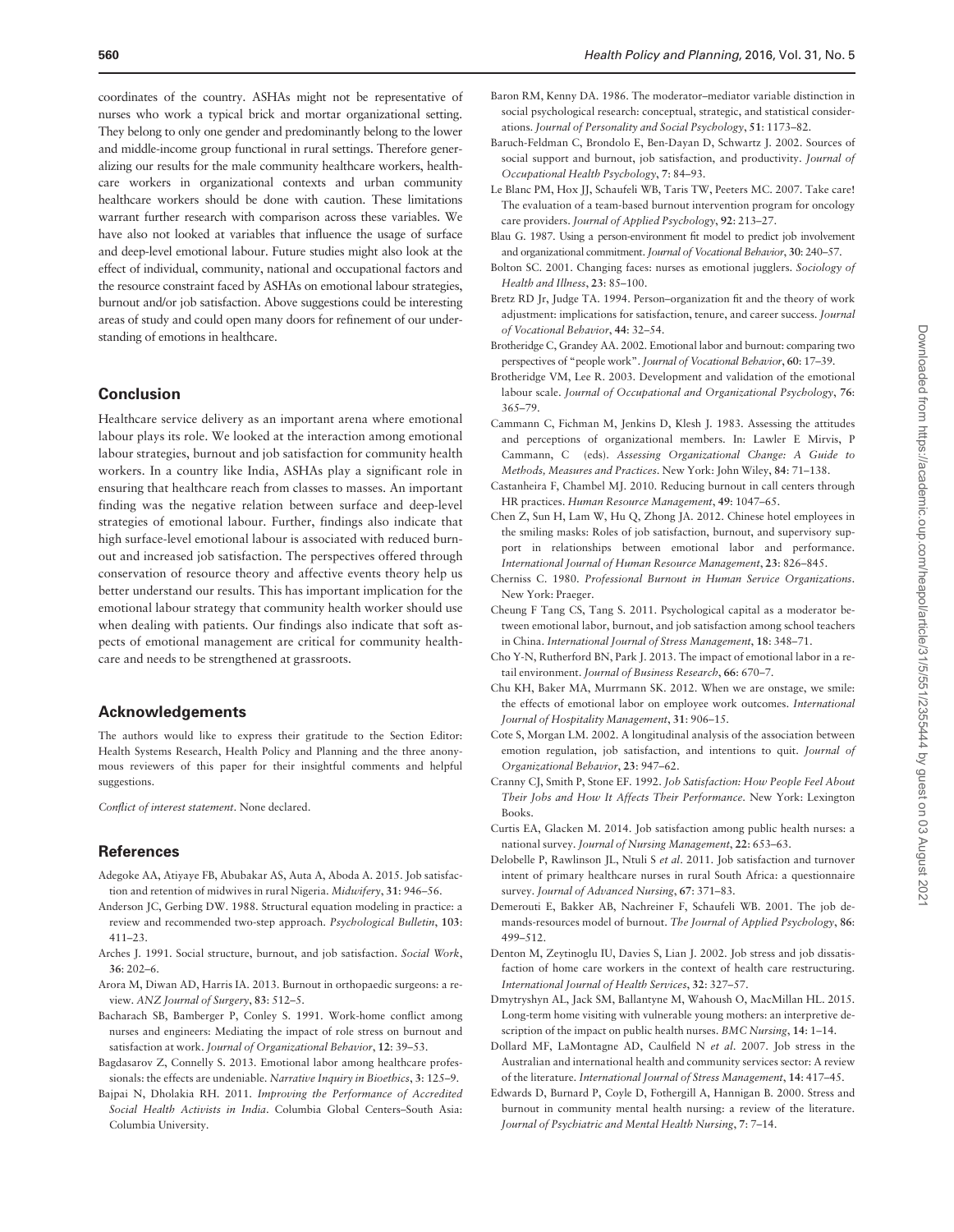- Erickson RJ, Grove WJC. 2008. Emotional labor and health care. *Sociology Compass*, 2: 704–33.
- Ge C, Fu J, Chang Y, Wang L. 2011. Factors associated with job satisfaction among Chinese community health workers: a cross-sectional study. *BMC Public Health*, 11: 884–96.
- Glenton C, Colvin CJ, Carlsen B *et al*. 2013. Barriers and facilitators to the implementation of lay health worker programmes to improve access to maternal and child health: Qualitative evidence synthesis. *The Cochrane Database of Systematic Reviews*, 10: 1–83.
- Gopalan SS, Mohanty S, Das A. 2012. Assessing community health workers' performance motivation: a mixed-methods approach on India's Accredited Social Health Activists (ASHA) programme. *BMJ Open*, 2: 1–10.
- Grandey A, Dickter DN, Sin H-P. 2004. The customer is not always right: Customer aggression and emotion regulation of service employees. *Journal of Organizational Behavior*, 25: 397–418.
- Grandey AA. 2003. When "the show must go on": Surface acting and deep acting as determinants of emotional exhaustion and peer-rated service delivery. *Academy of management Journal*, 46: 86–96.
- Grant AM. 2013. Rocking the boat but keeping it steady: The role of emotion regulation in employee voice. *Academy of Management Journal*, 56: 1703.
- Green AE, Albanese BJ, Shapiro NM, Aarons GA. 2014. The roles of individual and organizational factors in burnout among community-based mental health service providers. *Psychological Services*, 11: 41–9.
- Groth M, Hennig-Thurau T, Walsh G. 2009. Customer reactions to emotional labor: The roles of employee acting strategies and customer detection accuracy. *Academy of Management Journal*, 52: 958–74.
- Haar JM, Russo M, Suñe A, Ollier-Malaterre A. 2014. Outcomes of work-life balance on job satisfaction, life satisfaction and mental health: A study across seven cultures. *Journal of Vocational Behavior*, 85: 361–73.
- Hair J, Black W, Babin B, Anderson R. 2010. *Multivariate data analysis: A global perspective*. New Delhi: Pearson Education.
- Halbesleben JRB, Bowler WM. 2007. Emotional exhaustion and job performance: The mediating role of motivation.*Journal of Applied Psychology*, 92: 93–106.
- Halbesleben JRB, Buckley MR. 2004. Burnout in organizational life. *Journal of Management*, 30: 859–79.
- Happell B, Martin T, Pinikahana J. 2003. Burnout and job satisfaction: A comparative study of psychiatric nurses from forensic and a mainstream mental health service. *International Journal of Mental Health Nursing*, 12: 39–47.
- Hazarika I. 2013. Health workforce in India: Assessment of availability, production and distribution. *WHO South-East Asia Journal of Public Health*, 2: 106–112.
- Henderson A. 2001. Emotional labor and nursing: An under-appreciated aspect of caring work. *Nursing Inquiry*, 8: 130–8.
- Hobfoll SE. 1989. Conservation of resources: A new attempt at conceptualizing stress. *The American Psychologist*, 44: 513–24.
- Hobfoll SE, Freedy J. 1993. Conservation of resources: A general stress theory applied to burnout. In: Schaufeli WB, Maslach C, Marek T (eds). *Professional burnout: Recent developments in theory and research*. Series in applied psychology: Social issues and questions. Philadelphia: Taylor & Francis, 115–33.
- Hochschild AR. 1983. *The Managed Heart: Commercialization of Human Feeling*. Berkeley: University of California Press.
- Hu L, Bentler PM. 1999. Cutoff criteria for fit indexes in covariance structure analysis: Conventional criteria versus new alternatives. *Structural Equation Modeling: A Multidisciplinary Journal*, 6: 1–55.
- Iacovides A, Fountoulakis KN, Kaprinis S, Kaprinis G. 2003. The relationship between job stress, burnout and clinical depression. *Journal of Affective Disorders*, 75: 209–21.
- James N. 1992. Care = organisation + physical labour + emotional labour. *Sociology of Health and Illness*, 14: 488–509.
- Judge TA, Woolf EF, Hurst C. 2009. Is emotional labor more difficult for some than for others? A multilevel, experience-sampling study. *Personnel Psychology*, 62: 57–88.
- Kalish Y, Luria G Toker S, Westman M. 2015. Till stress do us part: On the interplay between perceived stress and communication network dynamics. *Journal of Applied Psychology*. Advance online publication. http:// dx.doi.org/10.1037/apl0000023.
- Kristensen TS, Borritz M, Villadsen E, Christensen KB. 2005. The Copenhagen burnout inventory: A new tool for the assessment of burnout. *Work and Stress*, 19: 192–207.
- Lampinen M-S, Viitanen EA, Konu AI. 2015. Sense of community and job satisfaction among social and health care managers. *Leadership in Health Services*, 28: 228–44.
- Landsbergis PA. 1988. Occupational stress among health care workers: A test of the job demands-control model. *Journal of Organizational Behavior*, 9: 217–39.
- Lasalvia A, Bonetto C, Bertani M *et al*. 2009. Influence of perceived organisational factors on job burnout: Survey of community mental health staff. *The British Journal of Psychiatry*, 195: 537–44.
- Lauver KJ, Kristof-Brown A. 2001. Distinguishing between employees' perceptions of person–job and person–organization fit. *Journal of Vocational Behavior*, 59: 454–70.
- Lee J, Ok C. 2012. Reducing burnout and enhancing job satisfaction: Critical role of hotel employees' emotional intelligence and emotional labor. *International Journal of Hospitality Management*, 31: 1101–12.
- Leiter MP. 2010. Burnout. In *The Corsini Encyclopedia of Psychology*. John Wiley & Sons, Inc.
- Li JH, Gao P, Shen XY, Liu X. 2014a. A process model of emotional labor of nursing: case study of two Chinese public hospitals. *International Journal of Public Administration*, 37: 695–707.
- Li L, Zhang Z, Sun Z *et al*. 2014b. Relationships between actual and desired workplace characteristics and job satisfaction for community health workers in China: A cross-sectional study. *BMC Family Practice*, 15: 1–11.
- Li L, Hu H, Zhou H. 2014. Work stress, work motivation and their effects on job satisfaction in community health workers: A cross-sectional survey in China. *BMJ Open*, 4: 1–9.
- Lin BY-J, LinY-K, Lin C-C, Lin T-T. 2013. Job autonomy, its predispositions and its relation to work outcomes in community health centers in Taiwan. *Health Promotion International*, 28: 166–77.
- Locke EA. 1969. What is job satisfaction? *Organizational Behavior and Human Performance*, 4: 309–36.
- Love MB, Gardner K, Legion V. 1997. Community health workers: who they are and what they do. *Health Education and Behavior*, 24: 510–22.
- Mahyavanshi DK, Patel MG, Kartha G, Purani SK, Nagar SS. 2011. A cross sectional study of the knowledge, attitude and practice of ASHA workers regarding child health (under five years of age) in Surendranagar district. *Healthline*, 2: 50–3.
- Mann S. 2005. A healthcare model of emotional labour: An evaluation of the literature and development of a model. *Journal of Health Organization and Management*, 19: 304–17.
- Mann S. 2004. "People-work": Emotion management, stress and coping. *British Journal of Guidance and Counselling*, 32: 205–21.
- Maslach C, Jackson SE. 1984. *Burnout in Organizational Settings*. Beverly Hills: Sage Publications.
- McTiernan K, McDonald N. 2015. Occupational stressors, burnout and coping strategies between hospital and community psychiatric nurses in a Dublin region. *Journal of Psychiatric and Mental Health Nursing*, 22: 208–18.
- Meier KJ, Mastracci SH, Wilson K. 2006. Gender and emotional labor in public organizations: An empirical examination of the link to performance. *Public Administration Review*, 66: 899–909.
- Morris JA, Feldman DC. 1996. No Title. *Academy of Management Review*, 21: 986.
- Morrison RS, Jones L, Fuller B. 1997. The relation between leadership style and empowerment on job satisfaction of nurses. *Journal of Nursing Administration*, 27: 27–34.
- Mpembeni Rose NM, Bhatnagar A, LeFevre A *et al*. 2015. Motivation and satisfaction among community health workers in Morogoro region, Tanzania: Nuanced needs and varied ambitions. *Human Resources for Health*, 13: 1–10.
- Nambiar D, Sheikh K, Verma N. 2012. Scale-up of community action for health: Lessons from a realistic evaluation of the Mitanin program in Chhattisgarh, India. In: *BMC Proceedings*. BioMed Central Ltd., pp. 1–2.
- Nielsen K, Yarker J, Randall R, Munir F. 2009. The mediating effects of team and self-efficacy on the relationship between transformational leadership, and job satisfaction and psychological well-being in healthcare